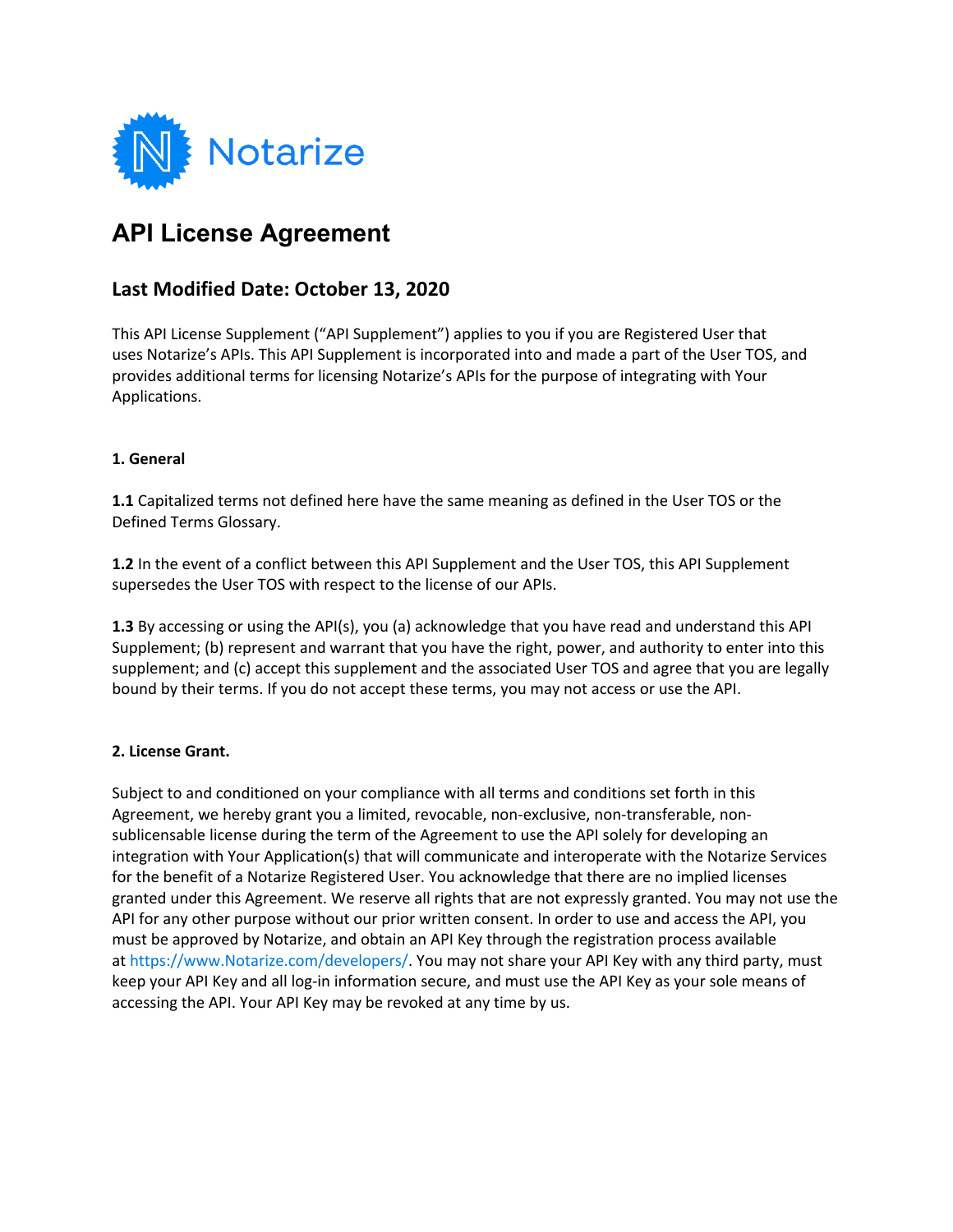#### **3. Personal Data.**

The API may provide you with access to certain personal information of Notarize Registered Users, or other individuals, including but not limited to: (a) homeowner names and other home owner information; and (b) certain financial information, including mortgage details, individual net worth, or home worth details (collectively, "**Personal Data**"). Your use of Personal Data is strictly limited to the uses specifically requested through opt-in consent by Notarize Registered Users. You agree to keep the Personal Data confidential. You will not disclose, reproduce, summarize or distribute the Personal Data to any third party or otherwise display Personal Data to anyone other than the Notarize Registered User to whom the Personal Data belongs and your employees who are bound by this Agreement on a needto-know basis. You will take reasonable security precautions, at least as great as the precautions you take to protect your confidential information, but no less than reasonable care, to keep confidential Personal Data.

**4. Use Restrictions.** Except as expressly authorized under this Agreement, you may not:

- a. copy, modify, or create derivative works of the API, in whole or in part;
- b. share your access credentials with any third party, or allow any third party to use your access credentials on your behalf;
- c. rent, lease, lend, sell, license, sublicense, assign, distribute, publish, transfer, or otherwise make available the API;
- d. reverse engineer, disassemble, decompile, decode, adapt, or otherwise attempt to derive or gain access to any software component of the API, in whole or in part;
- e. remove any proprietary notices from the API;
- f. use the API in any manner or for any purpose that infringes, misappropriates, or otherwise violates any intellectual property right or other right of any person, or that violates any applicable law;
- g. use any data or materials accessible through the API for any purpose other than for providing the Application to Notarize Registered Users;
- h. access the API or use any data or materials available through the API for competitive or benchmarking purposes;
- i. combine or integrate the API with any software, technology, services, or materials not authorized by Notarize;
- j. design or permit Your Application(s) to disable, override, or otherwise interfere with any Notarize-implemented communications to end users, consent screens, user settings, alerts, warning, or the like;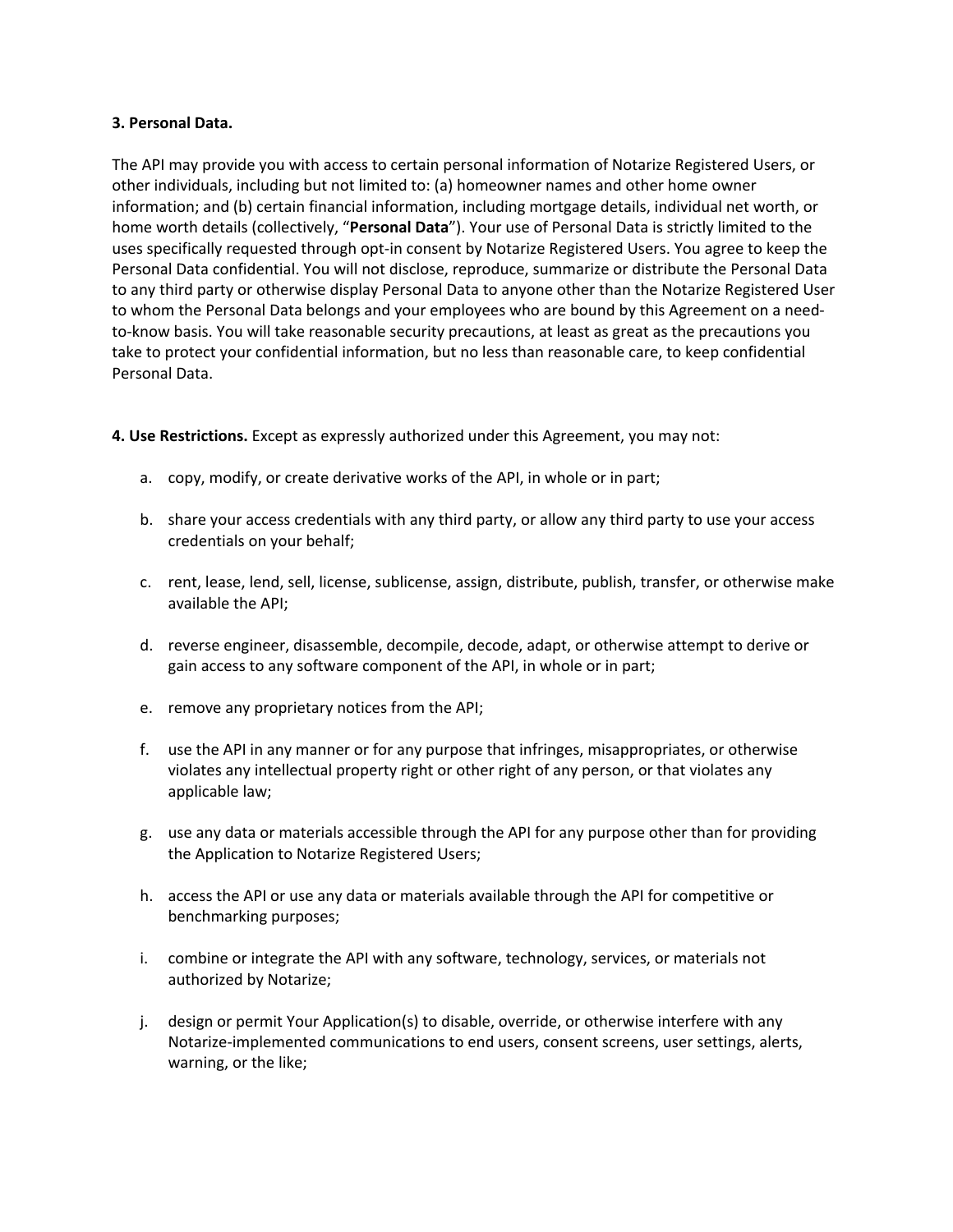- k. use the API in any of Your Application(s) to replicate or attempt to replace the user experience of the Notarize Services, including any Notarize or Notarize Registered User forms or data; or
- l. attempt to cloak or conceal your identity or the identity of Your Application(s) when requesting authorization to use the API. You and Your Applications shall comply with all terms and conditions of this Agreement, all applicable laws, rules, and regulations, and all guidelines, standards. In addition, you will not use the API in connection with or to promote any products, services, or materials that constitute, promote, or are used primarily for the purpose of dealing in spyware, adware, or other malicious programs or code, counterfeit goods, items subject to U.S. embargo, unsolicited mass distribution of email ("spam"), multi-level marketing proposals, hate materials, hacking, surveillance, interception, or descrambling equipment, libelous, defamatory, obscene, pornographic, abusive, or otherwise offensive content, stolen products, and items used for theft, hazardous materials, or any illegal activities. If you become aware of any access to the API that violates this Agreement, or any Notarize Registered User activity that violates the Notarize Terms of Use, you agree to immediately notify us of such breach by email to dotplatform@Notarize.com.

**5. Your Applications.** You agree to monitor the use of Your Applications for any activity that violates applicable laws, rules and regulation or any terms and conditions of this Agreement, including any fraudulent, inappropriate, or potentially harmful behavior, and promptly restrict any offending users of Your Applications from further use of Your Applications. You agree to provide a resource for users of Your Applications to report abuse of Your Applications. As between you and us, you are responsible for all acts and omissions of your end users in connection with Your Application and their use of the API, if any. You agree that you are solely responsible for posting any privacy notices and obtaining any consents from your end users required under applicable laws, rules, and regulations for their use of Your Applications.

**6. Audit Rights.** You agree to maintain complete and accurate records in during the Term and for a period of two years after the termination or expiration of this Agreement with respect to the details of all Notarize Registered Users, and any other users of Your Applications, using materials accessed or provided to you via the API, and all associated data stored or accessed by You or through Your Applications via the API. We may, at our own expense, on reasonable prior notice, where 24 hours will be considered reasonable notice, periodically inspect and audit your records with respect to matters covered by this Agreement, provided that if such inspection and audit reveals that your use of the API or any of Your Applications have violated this Agreement, you bear the cost of the audit, and your right to use or access the API will immediately cease, in addition to our right to pursue other legal remedies. Such inspection and auditing rights will extend throughout the Term of this Agreement and continue for a period of two years after the termination or expiration of this Agreement.

**7. No Support; Updates.** This Agreement does not entitle you to any support for the API. You acknowledge that we may update or modify the API from time to time and at our sole discretion (in each instance, an "**Update**"), and may require you to obtain and use the most recent version(s). You are required to make any such changes to Your Applications that are required for integration as a result of such Update at your sole cost and expense. Updates may adversely affect how Your Applications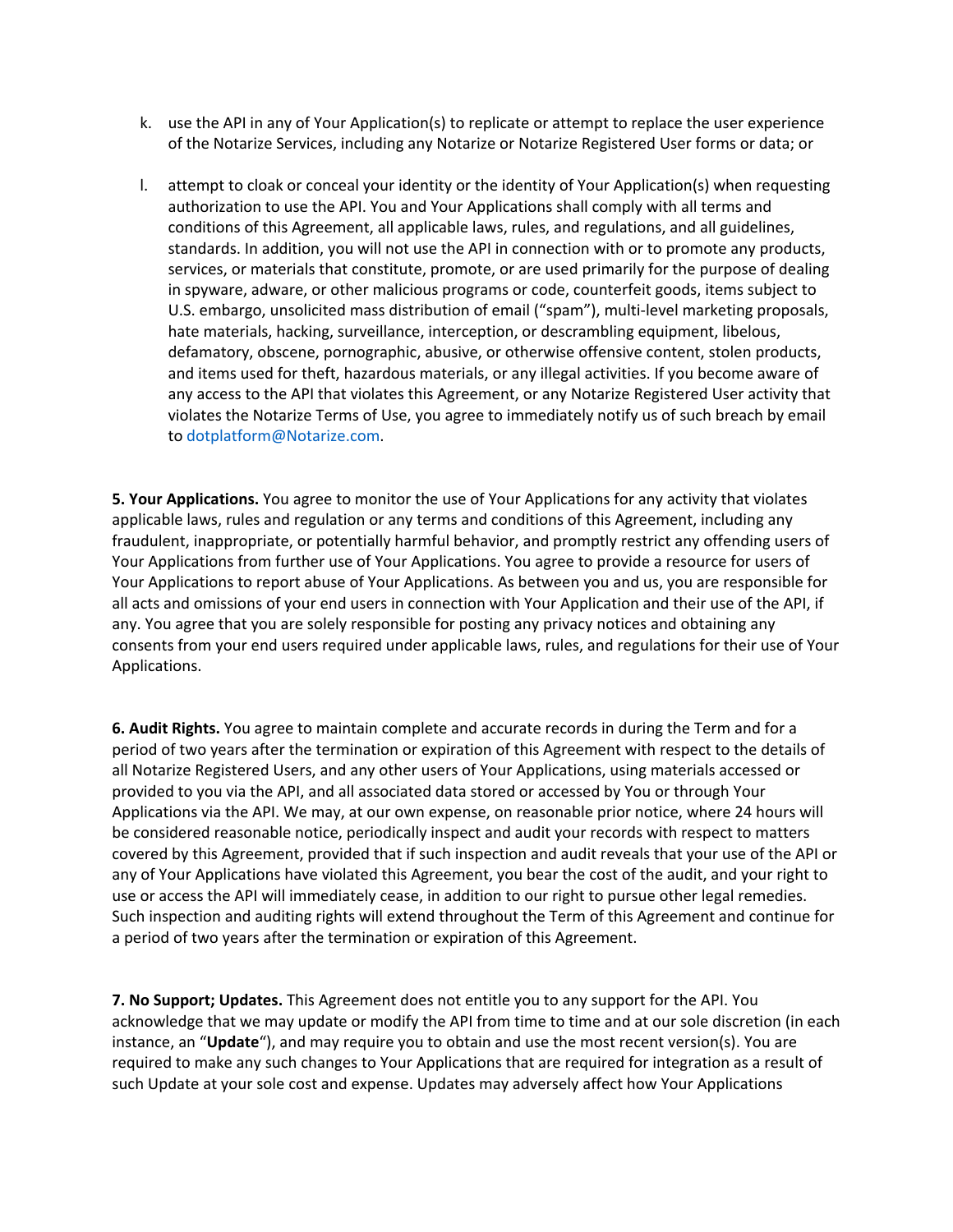communicate with the Notarize Services. Your continued use of the API following an Update constitutes binding acceptance of the Update.

**8. No Fees.** You agree that no license fees or other payments will be due under this Agreement in exchange for the rights granted under this Agreement. You acknowledge and agree that this fee arrangement is made in consideration of the mutual covenants set forth in this agreement, including, without limitation, the disclaimers, exclusions, and limitations of liability set forth herein. Notwithstanding the foregoing, we reserve the right to start charging for access to and use of the API at any time.

**9. Intellectual Property Ownership.** You acknowledge that, as between you and us: (a) we own all right, title, and interest, including all intellectual property rights, in and to the API (including all data or other materials accessible through the API), and the Notarize Services; and (b) you own all right, title, and interest, including all intellectual property rights, in and to Your Application(s), excluding the aforementioned rights in Section 10(a). You will use commercially reasonable efforts to safeguard the API (including all copies thereof) from infringement, misappropriation, theft, misuse, or unauthorized access. You will promptly notify us if you become aware of any infringement of any intellectual property rights in the API and will fully cooperate with us, in any legal action taken by us to enforce our intellectual property rights. If you or any of your employees, contractors, and agents sends or transmits any communications or materials to us by mail, email, telephone, or otherwise, suggesting or recommending changes to the API or the Notarize Services.

**10. Disclaimer of Warranties.** THE API AND ALL RELATED MATERIALS AND API DOCUMENTATION ARE PROVIDED "AS IS" AND NOTARIZE SPECIFICALLY DISCLAIMS ALL WARRANTIES, WHETHER EXPRESS, IMPLIED, STATUTORY, OR OTHERWISE. NOTARIZE SPECIFICALLY DISCLAIMS ALL IMPLIED WARRANTIES OF MERCHANTABLITY, ITNESS FOR A PARTICULAR PURPOSE, TITLE, AND NON-INFRINGEMENT, AND ALL WARRANTIES ARISING FROM COURSE OF DEALING, USAGE, OR TRADE PRACTICE. NOTARIZE MAKES NO WARRANTY OF ANY KIND THAT THE API, OR ANY PRODUCTS OR RESULTS OF THE USE THEREOF, WILL MEET YOUR OR ANY OTHER PERSON'S REQUIREMENTS, OPERATE WITHOUT INTERRUPTION, ACHIEVE ANY INTENDED RESULT, BE COMPATIBLE OR WORK WITH ANY OF YOUR OR ANY THIRD PARTY'S SOFTWARE, SYSTEM OR OTHER SERVICES, OR BE SECURE, ACCURATE, COMPLETE, FREE OF HARMFUL CODE, OR ERROR-FREE, OR THAT ANY ERRORS OR DEFECTS CAN OR WILL BE CORRECTED.

**11. Indemnification.** You agree to indemnify, defend, and hold harmless Notarize and its officers, directors, employees, agents, affiliates, successors, and assigns from and against any and all losses, damages, liabilities, deficiencies, claims, actions, judgments, settlements, interest, awards, penalties, fines, costs, or expenses of whatever kind, including attorneys' fees, arising from or relating to: (a) your use or misuse of the API; (b) your breach of this Agreement; and (c) Your Applications, including any Notarize Registered User's use of Your Applications. In the event we seek indemnification or defense from you under this provision, we will promptly notify you in writing of the claim(s) brought against us for which we seek indemnification or defense. We reserve the right, at our option and in our sole discretion, to assume full control of the defense of claims with legal counsel of our choice. You may not enter into any third-party agreement that would, in any manner whatsoever, constitute an admission of fault by us or bind us in any manner, without our prior written consent. In the event we assume control